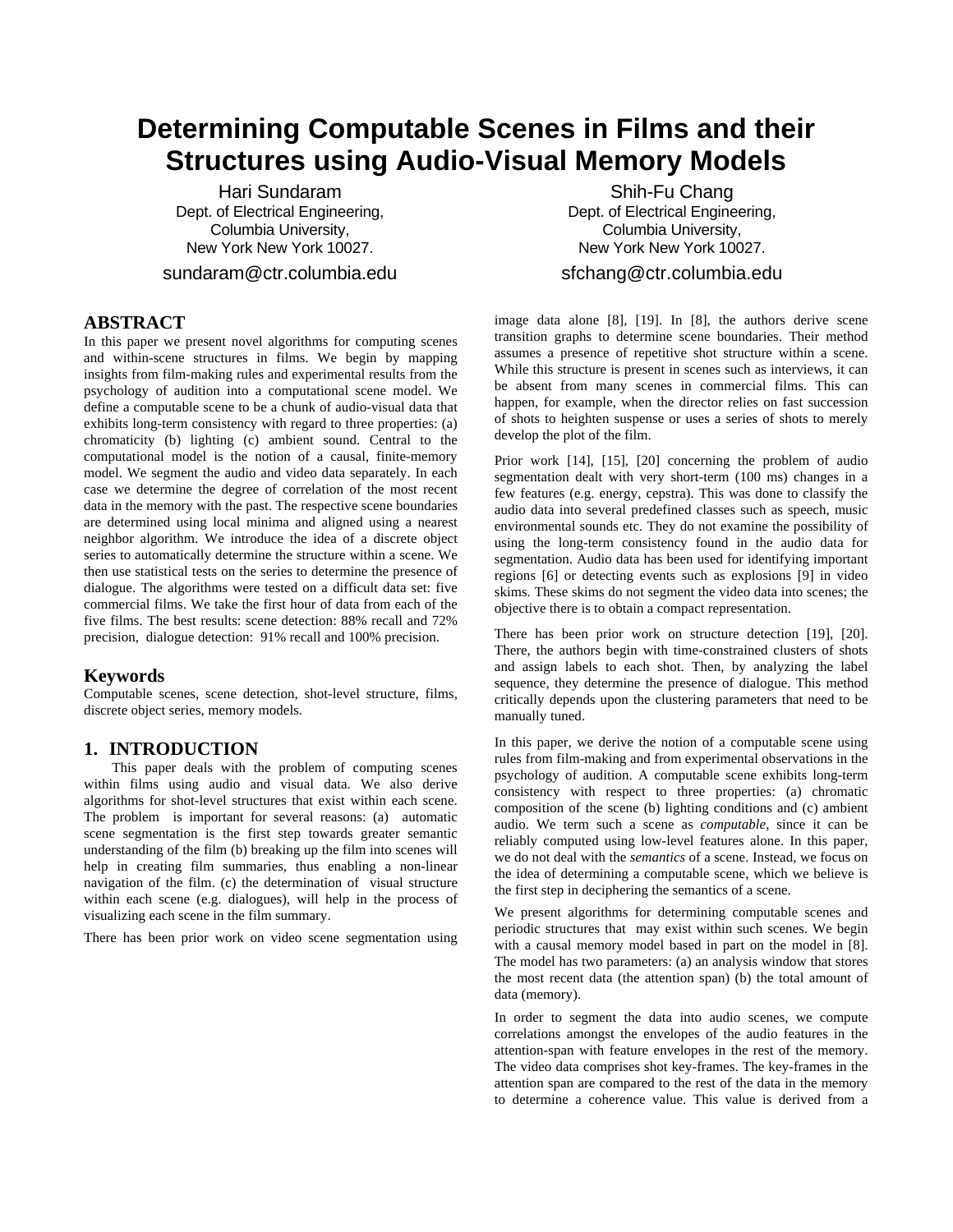color-histogram dissimilarity. The comparison takes also into account the relative shot length and the time separation between the two shots. In both cases, we use a local minima for detecting a scene change and the audio and video scene boundaries are aligned using a simple time-constrained nearest neighbor approach.

The visual structure within each computable scene is determined using a novel idea of a discrete object series. The series computes the degree of periodicity amongst a time-ordered sequence of images (key-frames of shots). We use the Student's t-test in conjunction with a simple rule on this series, to detect the presence of a dialogue. In contrast to [19], [20] which require manually tweaked cluster diameter threshold parameters, this algorithm is almost parameter free. Our experiments show that the scene change detector and the intra-scene structure detection algorithm show good results.

The rest of this paper is organized as follows. In the next section, we formalize the definition of a computable scene. In section 3, we present an algorithm for the detection of such computational scenes. In section 4, we derive algorithms for automatically determining periodic structures within a scene. In section 5, we present our experimental results. In section 6 we discuss shortcomings of our model and finally in the section 7, we present our conclusions.

### **2. WHAT IS A COMPUTABLE SCENE?**

In this section we shall define the notion of a computable scene. We begin with a few insights obtained from understanding the process of film-making and from the psychology of audition. We shall use these insights in creating our computational model of the scene.

# **2.1 Insights from Film Making Techniques**

The line of interest is an imaginary line drawn by the director in the physical setting of a scene [4]. During the filming of the scene, all the cameras are placed on one side of this line. This is because we desire successive shots to maintain the spatial arrangements between the characters and other objects in the location. As a consequence there is no confusion in the mind of the viewer about the spatial arrangements of the objects in the scene. He (or she) can instead concentrate on the

1



**Figure 1: showing the line of interest in a scene.** 

dramatic aspect of the scene. It is interesting to note that directors willingly violate this rule only in very rare circumstances<sup>1</sup>.

The line-of-interest rule has interesting implications on the computational model of the scene. Since all the cameras in the scene remain on the same side of the line in all the shots, there is an overlap in the field of view of the cameras. This implies that there will be a consistency to the chromatic composition and the lighting in all the shots.

# **2.2 The Psychology of Audition**

The term *auditory scene analysis* was coined by Bregman in his seminal work on auditory organization [1]. In his psychological experiments on the process of audition, Bregman made many interesting observations, a few of which are reproduced below:

- Unrelated sounds seldom begin and end at the same time.
- A sequence of sounds from the same source seem to change its properties smoothly and gradually over a period of time. The auditory system will treat the sudden change in properties as the onset of a new sound.
- Changes that take place in an acoustic event will affect all components of the resulting sound in the same way and at the same time. For example, if we are walking away from the sound of a bell being struck repeatedly, the amplitude of all the harmonics will diminish gradually. At the same time, the harmonic relationships and common onset<sup>2</sup> are unchanged.

Bregman also noted that different auditory cues (i.e. harmonicity, common-onset etc.) compete for the user's attention and depending upon the context and the knowledge of the user, will result in different perceptions. However, the role played by higher forms of knowledge in grouping is yet to be ascertained.

Different computational models (e.g. [3]) have emerged in response to those experimental observations. While these models differ in their implementations and differ considerably in the physiological cues used, they focus on short-term grouping strategies of sound. Notably, Bregman's observations indicate that long-term grouping strategies are also used by human beings (e.g. it is easy for us to identify a series of footsteps as coming from one source) to group sound.

# **2.3 The Computable Scene Model**

The constraints imposed by production rules in film and the psychological process of hearing lead us to the following definition of a scene: It is a continuous segment of audio-visual data that shows *long-term<sup>3</sup>* consistency with respect to three properties:

**Chromaticity** 

 $\overline{a}$ 

Lighting conditions

<sup>&</sup>lt;sup>1</sup> This is so infrequent that directors who transgress the rule are noted in the film theory community. e.g. Alfred Hitchcock willingly violates this rule in a scene in his film *North by Northwest* thus adding suspense to the scene [4].

<sup>&</sup>lt;sup>2</sup> Different sounds emerging from a single source begin at the same time.

<sup>&</sup>lt;sup>3</sup> Analysis of experimental data (one hour each, from five different films) indicates that the scenes in the same location (e.g. in a room, in the marketplace etc.) are typically 40~50 seconds long.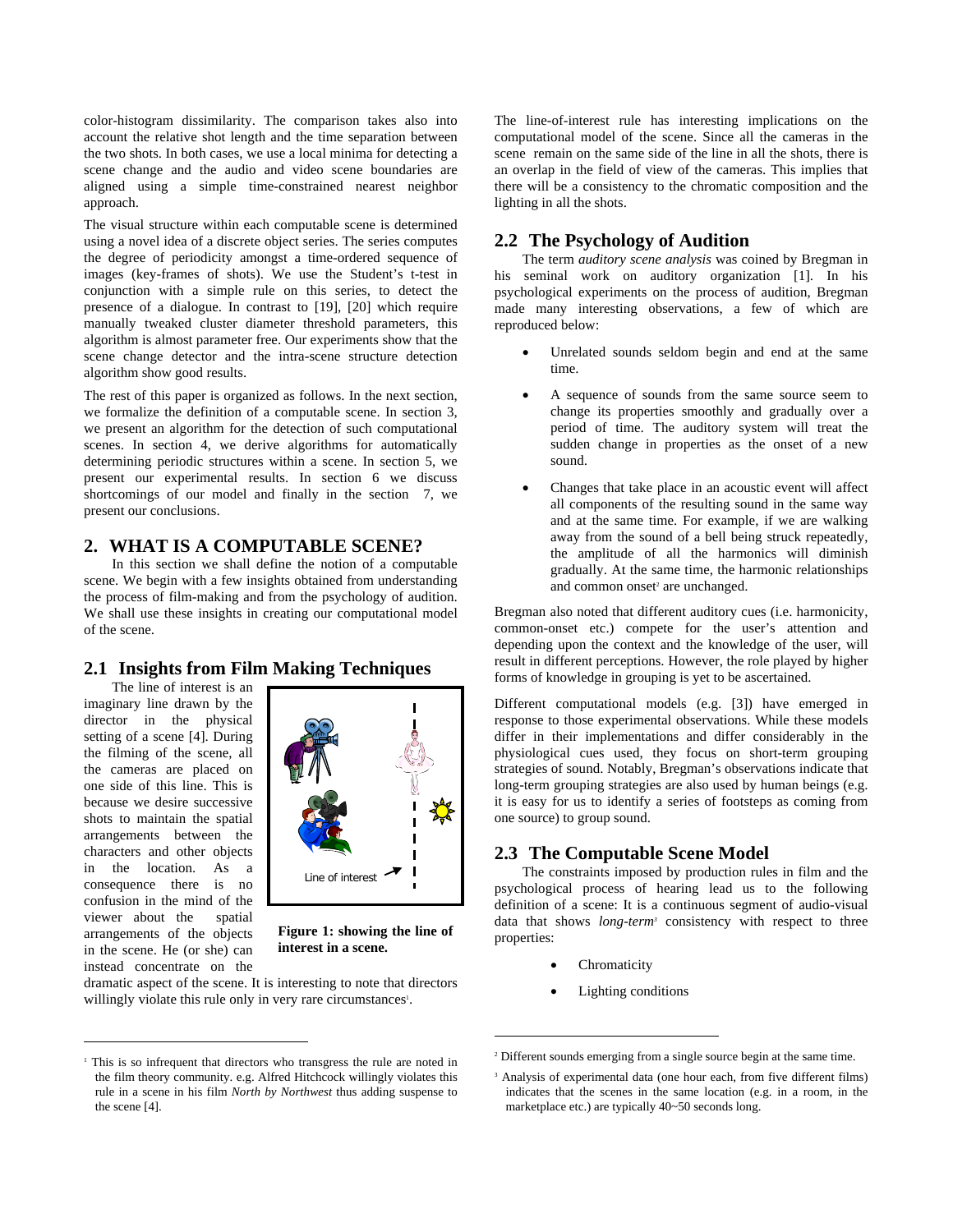Ambient sound

**Table 1: Several scenarios are examined using our c-scene definition. These would normally be viewed as a single "normal" scene.** 

| <b>Scenario</b>                       | <b>Shot-sequence</b>                                                                                                                                                       | <b>C-Scenes</b>             | <b>Explanation</b>                                                                                          |
|---------------------------------------|----------------------------------------------------------------------------------------------------------------------------------------------------------------------------|-----------------------------|-------------------------------------------------------------------------------------------------------------|
| Alice goes<br>home to<br>read a book. | (a) She is shown<br>entering the<br>room<br>(b) Shown picks up<br>the book (c) We see<br>her reading silently<br>(d) while she is<br>reading we hear the<br>sound of rain. | $\mathcal{D}_{\mathcal{A}}$ | One consistent<br>visual but two<br>consistent chunks<br>of audio.                                          |
| Alice goes<br>to sleep.               | (a) She is shown<br>reading on her bed<br>(b) she switches off<br>the light and room is<br>dark.                                                                           | $\mathcal{D}_{\mathcal{L}}$ | Two consistent<br>visuals but the<br>audio is<br>consistent over<br>both video<br>segments.                 |
| Bob goes for<br>a walk                | (a) He switches on<br>his handy-cam<br>inside the house and<br>walks outside. Note,<br>this is one single<br>camera take.                                                  | 2                           | There are two<br>consistent visuals<br>(inside/outside) as<br>well as two<br>consistent chunks<br>of audio. |

We denote this to be a *computable* scene since these properties can be reliably and automatically determined using low-level features present in the audio-visual data. We need to examine the relationship between a computable scene (abbreviated as c-scene) and normal notions of a shot and a scene. A shot is a segment of audio-visual data filmed in a single camera take. A scene is normally defined to be sequence of shots that share a common semantic thread. Table 1 examines the impact of the c-scene definition for several scenarios.

The semantics of a normal scene within a film, are often difficult to ascertain. While a collection of shots may have objects that are meaningful without context (e.g. a house, a man, a woman the colors of the dress etc.), the collection of shots are infused with meaning only with regard to the context.

The context is established due to two factors: the film-maker and the viewer. The film-maker infuses meaning to a collection of shots in three ways: (a) by *deciding* the action in the shots (b) the kind of shots that precede this scene and the shots that follow it (c) and finally by the manner in which he *visualizes<sup>4</sup>* the scene. All three methods affect the viewer, whose *interpretation* of the scene depends on his world-knowledge. Hence, if the meaning in a scene is based on factors that cannot be measured directly, it is imperative that we begin with a scene definition in terms of those attributes that are measurable and which lead to a consistent interpretation. We believe that such a strategy will greatly help in deciphering the semantics of the c-scene at a later stage.

1

# **2.4 The C-Scene Definition**

We wished to validate the computational scene definition, which appeared out of intuitive considerations, with actual film data. The data was diverse with one hour segments from three English language films and two foreign films<sup>5</sup>.

The definition for a scene works very well in many film segments. In most cases, the c-scenes are usually a collection of shots that are filmed in the same location and time and under similar lighting conditions. However, the definition does not work well for montage<sup>6</sup> sequences. In such sequences, we observed a long-term consistency of the ambient audio. We need to define a c-scene in order to accommodate different production styles. We now make two distinctions:

- 1. **N-type:** These scenes (or normal scenes) fit our original definition of a scene: they are characterized by a longterm consistency of chromatic composition, lighting conditions and sound.
- 2. **M-type:** These scenes (or montage/Mtv scenes) are characterized by widely different visuals (differences in location, time of creation as well as lighting conditions) which create a unity of theme by manner in which they have been juxtaposed. However M-type scenes will be assumed to be characterized by a long-term consistency in the audio track.

In this paper, we narrow our focus to derive algorithms that detect two adjacent N-type scenes. We will not handle the two cases when we have either (a) two adjacent M-type scenes or (b) an Ntype scene that borders an M-type scene. Analysis of the ground truth indicates that these two transitions constitute about 25% of all the transitions. Henceforth, for the sake of brevity, we shall use the term "scene" for our notion of a computable scene (cscene).

# **3. DETECTING SCENES**

We begin the process of scene detection by first detecting audio and video scene segments separately and then aligning the two by a simple nearest neighbor algorithm.

This section has four areas of focus: In section 3.1, we develop the idea of a memory model. In sections 3.2 and 3.3, we build upon some early techniques in [16], [17] for automatic audio and video scene detection. In section 3.4 we present a simple nearestneighbor algorithm for aligning the two scene detector results.

# **3.1 A Memory Model**

 $\overline{a}$ 

In order to segment data into scenes, we use a causal, firstin-first-out (FIFO) model of memory (figure 2). This model is derived in part from the idea of coherence [8].

<sup>4</sup> In order to show tension in a scene, one film-maker may have fast succession of close-ups of the characters in a scene. Others may indicate tension by showing both characters but changing the music.

<sup>5</sup> The English films: *Sense and Sensibility, Pulp Fiction, Four Weddings and a Funeral.* The foreign films: *Farewell my Concubine (Chinese), Bombay (Hindi).* 

<sup>6</sup> In classic Russian montage, the sequence of shots are constructed from placing shots together that have no immediate similarity in meaning. For example, a shot of a couple may be followed by shots of two parrots kissing each other etc. The meaning is derived from the way the sequence is arranged.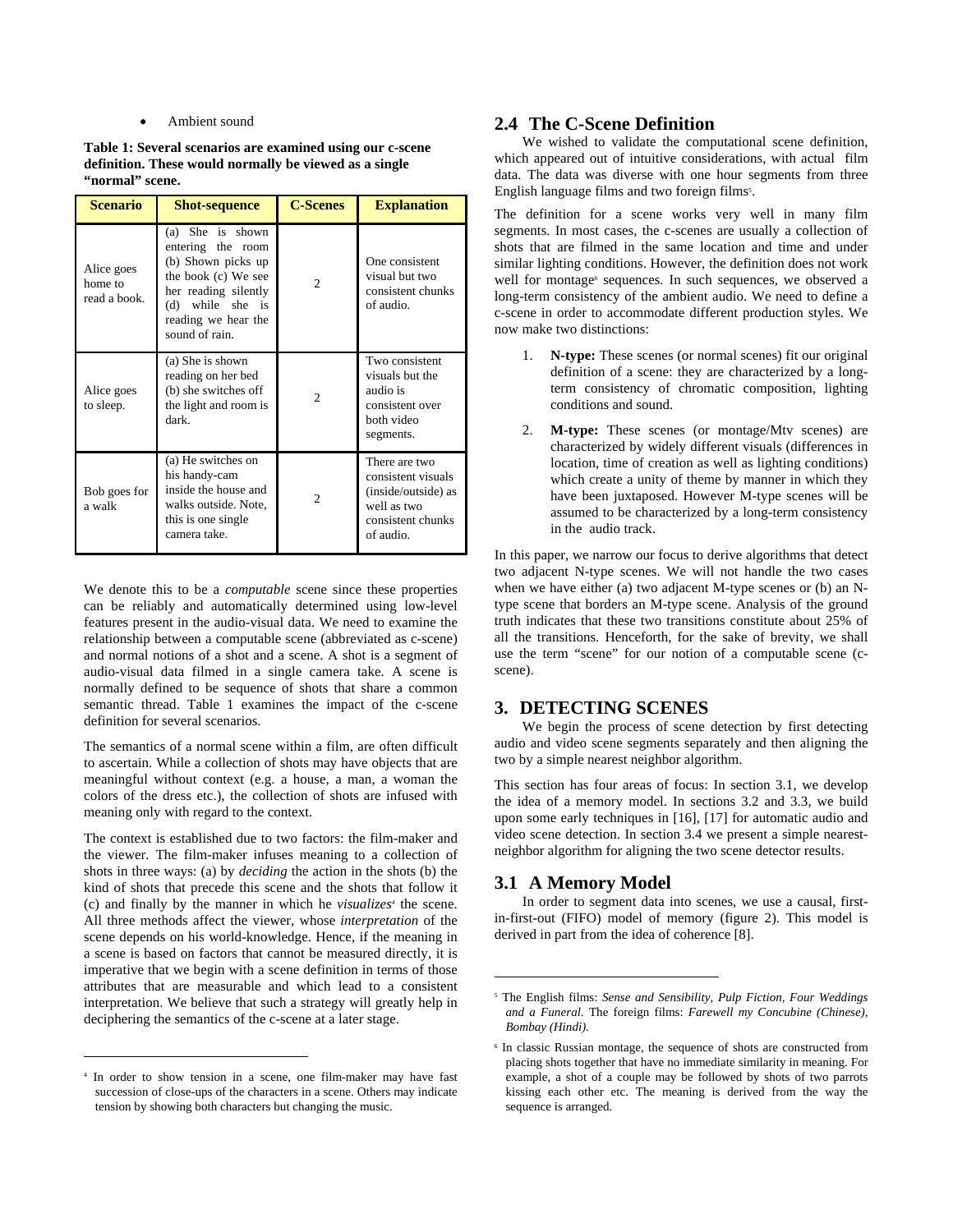

**Figure 2:** The attention span  $(T_a)$  is the most recent data in the buffer. The memory  $(T_m)$  is the size of the entire buffer. Clearly,  $T_m \geq T_{as}$ .

In our model of a listener, two parameters are of interest: (a) memory: This is the net amount of information  $(T<sub>m</sub>)$  with the viewer and (b) attention span: It is the most recent data  $(T_a)$  in the memory of the listener. This data is used by the listener to compare against the contents of the memory in order to decide if a scene change has occurred.

The work in [8] dealt with a non-causal, infinite memory model based on psychophysical principles, for video scene change detection. We use the same psychophysical principles to come up with a causal and finite memory model. Intuitively, causality and finiteness of the memory, will more faithfully mimic the human memory-model than an infinite model. We shall use this model for *both* audio and video scene change detection.

### **3.2 Determining Audio Scenes**

In this section we present our algorithm for audio-scene segmentation. We model the *audio-scene* as a collection of a few dominant sound sources. These sources are assumed to possess stationary properties that can be characterized using a few features. An audio-scene change is said to occur when the majority of the dominant sources in the sound change. A more detailed description of audio scene segmentation is to be found in [16].

### *3.2.1 Features and Envelope Models*

We use ten different features [13], [14], [15], [16], [20] in our algorithm: (a) cepstral-flux (b) multi-channel cochlear decomposition (c) cepstral vectors (d) low energy fraction (e) zero crossing rate (f) spectral flux (g) energy (h) spectral roll off point. We also use the variance of the zero crossing rate and the variance of the energy as additional features. The cochlear decomposition was used because it was based on a psychophysical ear model. The cepstral features are known to be good discriminators [13]. All the other features were used for their ability to distinguish between speech and music [14], [15], [20]. Features are extracted per *frame* (100ms. duration) for the duration of the analysis window.

Given a particular feature *f* and a finite time-sequence of values, we wish to determine the behavior of the envelope of the feature. The feature envelopes are force-fit into signals of the following types: constant, linear, quadratic, exponential, hyperbolic and sum of exponentials. All the envelope (save for the sum of exponentials case) fits are obtained using a robust curve fitting procedure [5]. We pick the fit that minimizes the least median error. The envelope model analysis is only used for the scalar variables. The vector variables (cepstra and the cochlear output) and the aggregate variables (variance of the zero-crossing rate and the spectral roll off point) are used in the raw form.

*3.2.2 Detecting a Scene Change* 



**Figure 3: Audio detector results for a part of the audio track of the film** *Sense and Sensibility***. The red dots show the ground truth label while the green dots show the detector result. In the first two cases the result is very close while in the third case there is an exact match. The x-axis shows the time in sec. while y-axis shows the detector magnitude.** 

Let us examine the case where a scene change occurs just to the left of the listeners attention span. First, for each feature, we do the following:

- 1. Place an analysis window of length  $T_{as}$  (the attention-span length) at  $t<sub>e</sub>$  and generate a sequence by computing a feature value for each frame (100 ms duration) in the window.
- 2. Determine the optimal envelope fit for these feature values.
- 3. Shift the analysis window back by ∆t and repeat steps 1. and 2. till we have covered all data in the memory.

We then define a local correlation function per feature, using the sequence of envelope fits. The correlation function  $C_f$  for each feature *f* is then defined as follows:

$$
C_f(m\Delta t) = 1 - d(f(t_o, t_o - t_{as}), f(t_o + m \Delta t, t_o + m \Delta t - t_{as}))
$$
 (1)

where,  $f(t_1, t_2)$  represents the envelope fit for feature  $f$  for the duration  $[t_1,t_2]$ . Clearly,  $m \in [0, -N]$ , where  $N = (T_m - T_s)/\Delta t$ .  $\Delta t$  is the duration by which the analysis window is shifted. and *d* is the Euclidean metric<sup>7</sup> on the envelopes For the vector and the aggregate data, we do not compute the distance between the windows using envelope fits but use a  $L^2$  metric on the raw data. In our experiments we use  $\Delta t = 1$  sec.

We model the correlation decay as a decaying exponential [16]:  $C_i(t) = \exp(b_i t)$ ,  $t < 0$  where  $C_i$  is the correlation function for feature  $i$ , and  $b_i$  is the exponential decay parameter. The audioscene decision function  $D(t_o)$  at any instant  $t_o$  is defined as follows:  $D(t_0) = \sum_i b_i$ .

l

<sup>7</sup> This metric is intuitive: it is a point-by-point comparison of the two envelopes.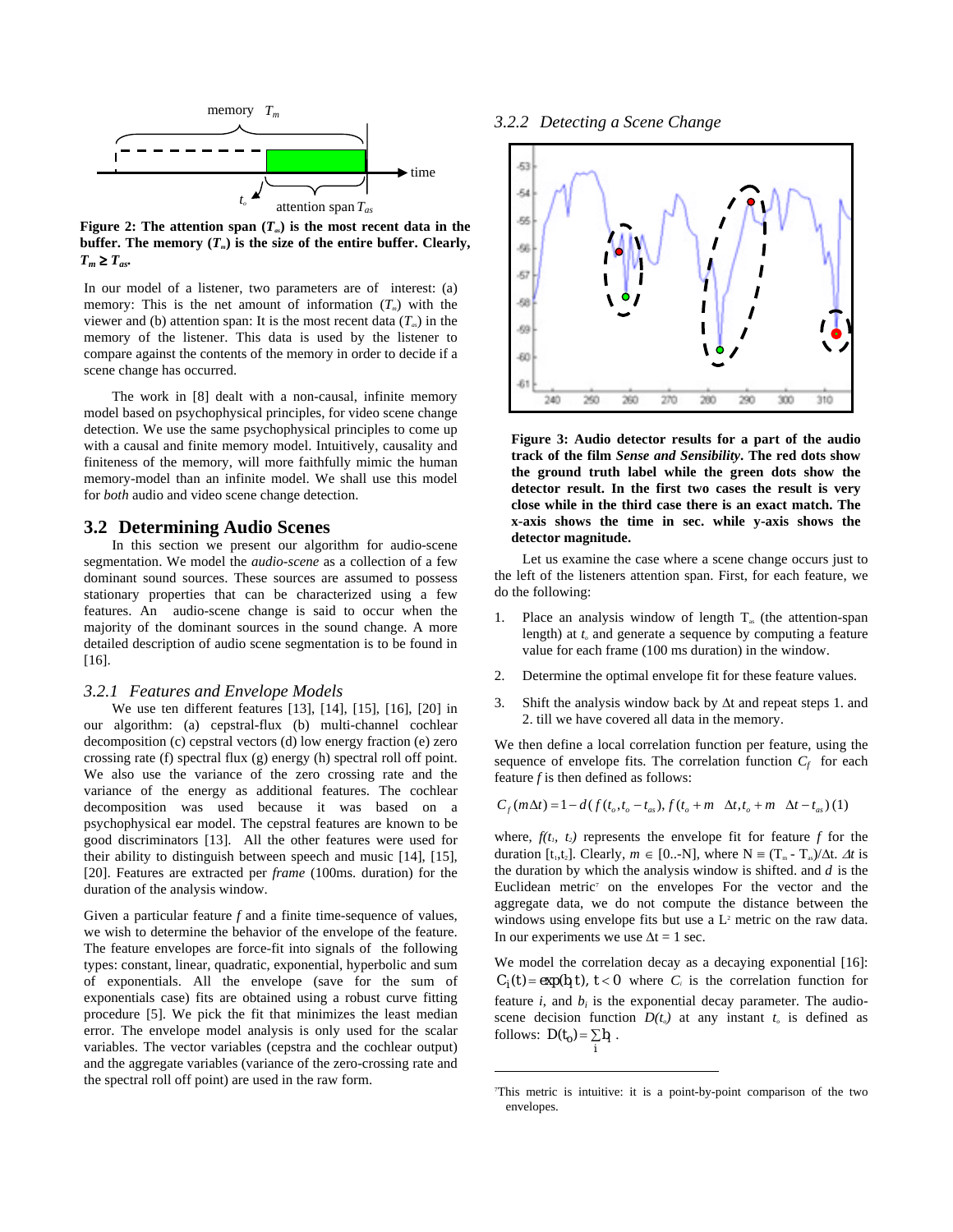The audio-scene change is detected using the local minima of the decision function. In order to do so, we use a sliding window of length  $2w_a+1$  sec. to slide across the data. We then determine if the minima in the window coincides with the center of the window. If it does, the location is labeled as an audio scene change location. The result for a single film is shown figure 3. The figure shows that the results agree within an ambiguity window of  $w_a$  sec.

### **3.3 Determining Video Scenes**

In this section, we shall describe the algorithm for videoscene segmentation. The algorithm is based on notions of *recall* and *coherence.* We model the *video-scene* as a contiguous segment of visual data that is chromatically coherent and also possesses similar lighting conditions*.* A video-scene is said to occur when there is a change in the long-term chromaticity and lighting properties in the video.

In an ideal case, we would like to work with raw frames. However, this would lead to an enormous increase in the computational complexity of the algorithm. Hence, the video stream is converted into a sequence of shots using a simple color and motion based shot boundary detection algorithm [10]. A frame at a fixed time after the location of the cut is extracted and denoted to be the key-frame.

### *3.3.1 Recall*

In our visual memory model, the data is in the form of keyframes of shots (figure 4) and each shot occupies a definite span of time. The model also allows for the most recent and the oldest shots to be partially present in the buffer. A point in time  $(t<sub>o</sub>)$  is defined to be a scene transition boundary if the shots that come after that point in time, do not recall [8] the shots prior to that point. The idea of recall between two shots *a* and *b* is formalized as follows:

$$
R(a,b) = (1 - d(a,b)) \bullet f_a \bullet f_b \bullet (1 - \Delta t / T_m), \tag{2}
$$

where,  $R(a,b)$  is the recall between the two shots a, b.  $d(a,b)$  is a  $L<sup>1</sup>$  color-histogram based distance between the key-frames corresponding to the two shots,  $f_i$  is the ratio of the length of shot *i* to the memory size  $(T_m)$ .  $\Delta t$  is the time difference between the two shots.

The formula for recall indicates that recall is proportional to the length of each of the shots. This is intuitive since if a shot is in memory for a long period of time it will be recalled more easily. Again, the recall between the two shots should decrease if they are further apart in time.

In order to model the continuous nature of the film, we need to introduce the notion of a "shot-let". A shot-let is a fraction of a shot, typically δ sec. in length but could be smaller due to shot boundary conditions. Shot-lets are obtained by breaking individual shots into  $\delta$  sec. long chunks. Each shot-let is associated with a single shot and its representative frame is the key-frame corresponding to the shot. In our experiments, we find that  $\delta = 1$  sec. works well. Figure 4 shows how shot-lets are constructed. The formula for recall for shot-lets is identical to that for shots. The idea of shot-lets can be shown to significantly improve the detection rate results in [17], [8].

#### *3.3.2 Computing Coherence*

Coherence is easily defined using the definition of recall:

$$
C(t_o) = \left(\sum_{\forall a \in T_{av}, b \in \{T_m \setminus T_{av}\}} R(a, b)\right) / C_{\max}(t_o)
$$
 (3)

where,  $C(t_0)$  is the coherence across the boundary at  $t_0$  and is just the sum of recall values between all pairs of shot-lets across the boundary at  $t_c$ . C<sub>max</sub>(t<sub>o</sub>) is obtained by setting  $d(a, b) = 0$  in the formula for recall. This normalization compensates for the different number of shots in the buffer at different instants of time.



**Figure 4: (a) Each solid colored block represents a single shot. (b) each shot is broken up into "shot-lets" each at most** δ **sec. long. (c) the bracketed shots are present in the memory and the attention span. Note that sometimes, only fractions of shots are present in the memory.** 

We compute coherence at the boundary between every adjacent pair of shot-lets. Then, similar to the procedure for audio scene detection, we determine the local minima. This we do by using a sliding window of length  $2w_v+1$  sec. and determine if the minima in the window coincides with the center of the window. If it does, the location is labeled as a video scene change location.

Shot-lets become necessary in films since films can contain cscenes with shots that have a long duration. In such cases, if in equation (3), we use shots instead of shot-lets, we will be unable to determine correct minima locations as we will have too few data points. A thought will indicate that interpolating the coherence values will not be of much use. Shot-lets have a smaller time granularity and hence provide us with more reliable minima location estimates.

### **3.4 Aligning the Detector Results**

We generate correspondences between the audio and the video scene boundaries using a simple time-constrained nearestneighbor algorithm. Let the list of video scene boundaries be  $V_i$  i  $\in \{1..N_{v}\}\.$  Let the list of audio scene boundaries be  $A_{i}$  i  $\in \{1..N_{a}\}\.$ The ambiguity window around each video scene is  $w<sub>v</sub>$  sec. long. The ambiguity window width around each audio scene boundary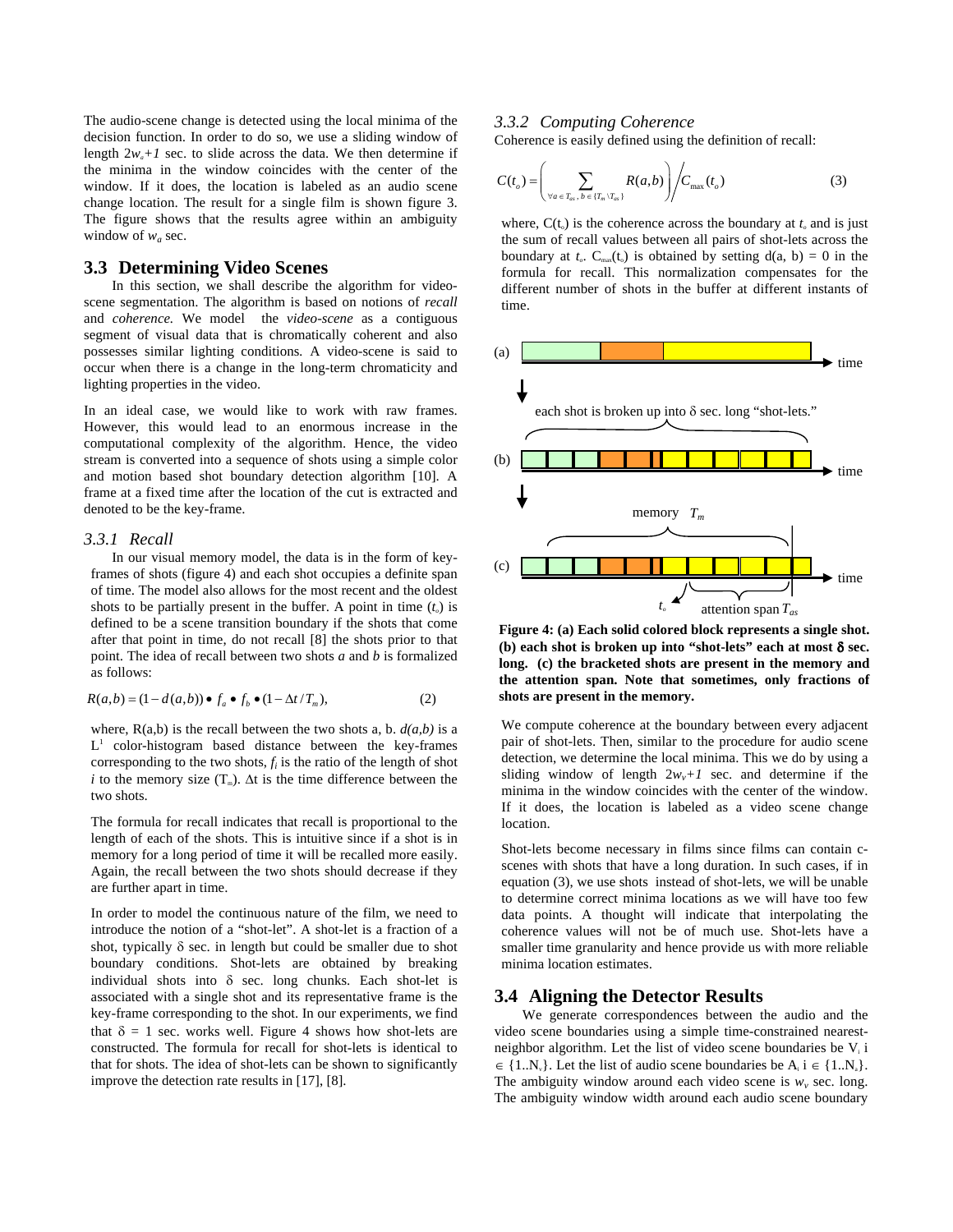is *wa* sec long. Note that these sizes are the same size of the windows used for local minima location. For each video scene boundary, do the following:

- Determine a list of audio scene boundaries whose ambiguity windows intersect the ambiguity window of the current video scene boundary.
- If the intersection is non-null, pick the audio scene boundary closest to the current video scene boundary. Remove this audio scene boundary from the list containing audio scene boundaries.
- If the intersection is null, add the current video scene boundary to the list of singleton (i.e. non-alignable) video scene changes.

At the end of this procedure, if there are audio scene boundaries left, collect them and add them to the list of singleton audio scene



**Figure 5: The figure shows video (triangles) and audio (solid circles) scene change locations. The dashed circles show audio/video scene boundaries which align.** 

changes. Figure 5 illustrates this scenario.

Films exhibit interesting interactions between audio and video scene changes. Singleton audio and video scene boundaries can be caused due to the following reasons:

- 1. **Audio scene change but no video scene change:** this can happen for example : the director wants to indicate a change the mood of the scene, by using a sad / joyous sounding audio track. (b) In *Sense and Sensibility,* one character was shown singing and once she was finished, we had conversation amongst the characters *in the same location.*
- 2. **Video scene changes within an audio scene:** This happens when a sequence of video scenes have the same underlying semantic . For example, we can have a series of video scenes showing a journey and these scenes will be accompanied by the same audio track.

Now that we have determined the scene boundaries, we will now present algorithms that determine structure within a scene.

# **4. THE SCENE LEVEL STRUCTURE**

In this section we shall discuss possible structures that could exist within a scene and technique to detect and classify such structures. The detection of these structures will help in summarizing the scene. Here, we focus on detection of visual structures.

#### **4.1 Postulating Scene-level Structures**

We postulate the existence of two broad category of scenes: N-type (based on the initial definition) and the M-type scene. The N-type scenes are further subdivided into three types: (a) pure dialogue (b) progressive and (c) hybrid. We use an abstract graph representation for representing the shot structure within a scene. Each node in the graph represents one cluster of shots. Figure 6 shows a hybrid scene containing an embedded dialogue.

#### *4.1.1 N-type Scenes*

An N-type scene has unity of location, time and sound. We now look at three sub-categories:

**Dialogue:** A simple repetitive visual structure (amongst shots) can be present if the action in the scene is a dialogue. Note that sometimes, directors will *not* use an alternating sequence to represent a dialogue between two characters. He (or she) may use a single shot of long duration that shows both the characters talking. A repetitive structure is also present when the film-maker shuttles back and forth between two shots (e.g. man watching television). We denote this as a thematic dialogue.

**Progressive:** There can be a linear progression of visuals without any repetitive structure (the first part of figure 6 is progressive). For example, consider the following scene: Alice enters the room looking for a book. We see the following shots (a) she enters the room (b) she examines her book-shelf (c) looks under the bed (d) locates the book and the camera follows her as she sits on the sofa to read.

**Hybrid:** This is the most common case, when we have a dialogue



**Figure 6: A hybrid scene with an embedded dialogue sequence.** 

embedded in an otherwise progressive scene. For example, in the scene mentioned above, assume Bob enters the room while Alice is searching for the book. They are shown having a brief dialogue that is visualized using an alternating sequence. Then Bob leaves the room and Mary continues her search.

#### *4.1.2 M-type Scenes*

 $\overline{a}$ 

In M-type scenes (in classic montage, commercials and MTV videos) we assume there to be no unity of visuals either in terms of location, time or lighting conditions<sup>8</sup>. However, we expect that the audio track will be consistent over the scene. This condition can be converted into a detection rule: A sequence of highly dissimilar shots with unity of sound will be labeled as a Mtype scene.

### **4.2 Determining the Structure**

In this section we shall describe techniques to identify structures within N-type scenes. We begin by first describing the discrete object series. Then we show how to use this series in conjunction with statistical tests to determine the presence of a dialogue. Finally we show a simple algorithm that determines the exact location of the dialogue.

<sup>8</sup> There will be a unity of theme which shall be brought about by how the director assembles the component shots of the scene.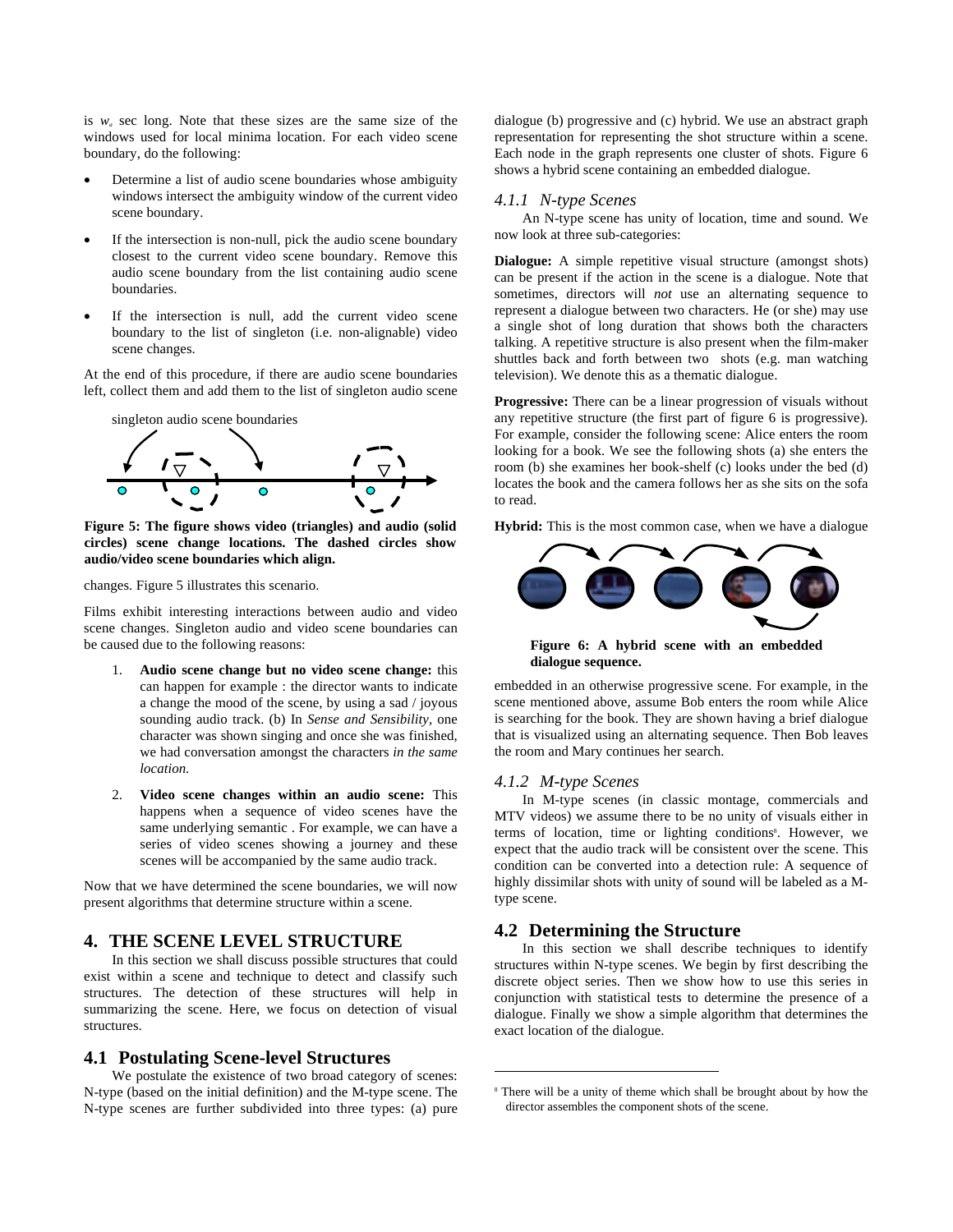### *4.2.1 The Discrete Object Series*

The discrete object series (DOS) is a transform that helps us estimate the periodicity in an time-ordered sequence of N objects. It is defined as follows:

$$
\Delta(n) \triangleq 1 - \frac{1}{N} \sum_{i=0}^{N-1} d(o_i, o_{\text{mod}(i+n,N)}),
$$
\n(4)

where, d is the distance function between the objects, mod is the usual modulus function and  $o_i$  represents the  $i<sup>th</sup>$  object in the sequence. The modulus function simply creates a periodic extension of the original input sequence. In our case, each object is an image: a key-frame of a shot. Distance between two images is computed using a  $L<sup>1</sup>$  color-histogram based distance function.

#### *4.2.2 Statistical Tests*

We shall use two statistical tests: the students t-test for the means and the F-test for the variances [12]. The F-test is used to determine the appropriate<sup>9</sup> students t-test. These tests are used to compare two series of numbers and determine if the two means and the variance differ significantly.

### *4.2.3 Detecting Dialogues*

We can easily detect dialogues using the discrete object series. In a dialogue, every  $2^{nd}$  frame will be very similar while adjacent frames will differ. This is also to observed in figure 7. Let us assume that we have a time-ordered sequence of N keyframes representing different shots in a scene. Then we do the following:

- 1. Compute the series  $\Delta(n)$ .
- 2. Check the DOS to see if  $\Delta(2) > \Delta(1)$  and  $\Delta(2) > \Delta(3)$ .
- 3. A dialogue is postulated to exist if at least one of two conditions in step 2 is significant at  $\alpha = 0.05$  and at most one is significant at  $\alpha = 0.1^{\text{10}}$ . Note that  $\Delta(n)$  for each n is the mean of N numbers. We use the Student's t-test to determine whether the two means are different in a statistically significant sense.

We use a simple technique to make a distinction between thematic and actual spoken dialogue. From test data we observe that the average shot length for a thematic dialogue is much shorter than for a spoken dialogue. The reason is that there is a minimum time required to utter a meaningful phrase. In [7], the authors assume that phrases last between 5~15 sec. An analysis of hand-labeled data reveals that dialogues with average shot length of less than 4 sec. are thematic.

#### *4.2.4 The Sliding Window Algorithm*

1

We use a sliding window algorithm to detect the presence of a dialogue (thematic or true dialogue) within a sequence of frames. Assuming that the total number of frames in the scene to be N, we set the size of the initial window to be *k* frames. Starting with the leftmost key-frame, the algorithm is as follows:

- 1. Run the dialogue detector on the current window.
- 2. If no dialogue is detected, keep shifting the window to the right by one key-frame to the immediate right until either a dialogue has been detected or we have reached the end of the scene.
- 3. If a dialogue has been detected, keep growing the window by adding the key-frame to the immediate right of the current window until either the end of the scene has been reached or the sequence of key-frames in the window is no longer a statistically significant dialogue. The dialogue is the longest statistically significant sequence.
- 4. Move the start of the new window to the immediate right of the detected dialogue. Go to step 1.



#### **Figure 7: A dialogue scene and its corresponding discrete object series. Note the distinct peaks at n=2, 4 . . .**

The initial window size is linearly dependent on the average shot length of the scene; it increases with an increase of the average shot length. This is intuitive since a larger average shot length indicates that we have fewer but longer shots.

The DOS could also be used for creating tests for more elaborate structures (e.g. peaks at  $n = 2$  and  $n = 5$ ) but it is unclear to us whether these structures exist.

# **5. EXPERIMENTAL RESULTS**

In this section we shall discuss the experimental results of our algorithms. The data used to test our algorithms is complex: we have five one hour segments from five diverse films. There are three English films: (a) *Sense and Sensibility* (b) *Pulp Fiction* and (c) *Four Weddings and a Funeral*. We also have two foreign language films: (a) *Bombay* (Hindi) and (b) *Farewell my Concubine* (Chinese).

This section is organized as follows. We begin with a section that explains how the labeling of the ground truth data was done. The section following that section deal with the experimental results of the two detectors.

### **5.1 Labeling the Ground Truth**

The audio and the video data were labeled separately. This was because when we use *both* the audio and the video (i.e.

<sup>9</sup> There are two t-tests depending upon whether the variances differ significantly.

<sup>10</sup> We are rejecting the null hypothesis that the two means are equal. We reject the hypothesis if we believe that the observed difference between the means occurred by chance with a probability less than  $\alpha$ .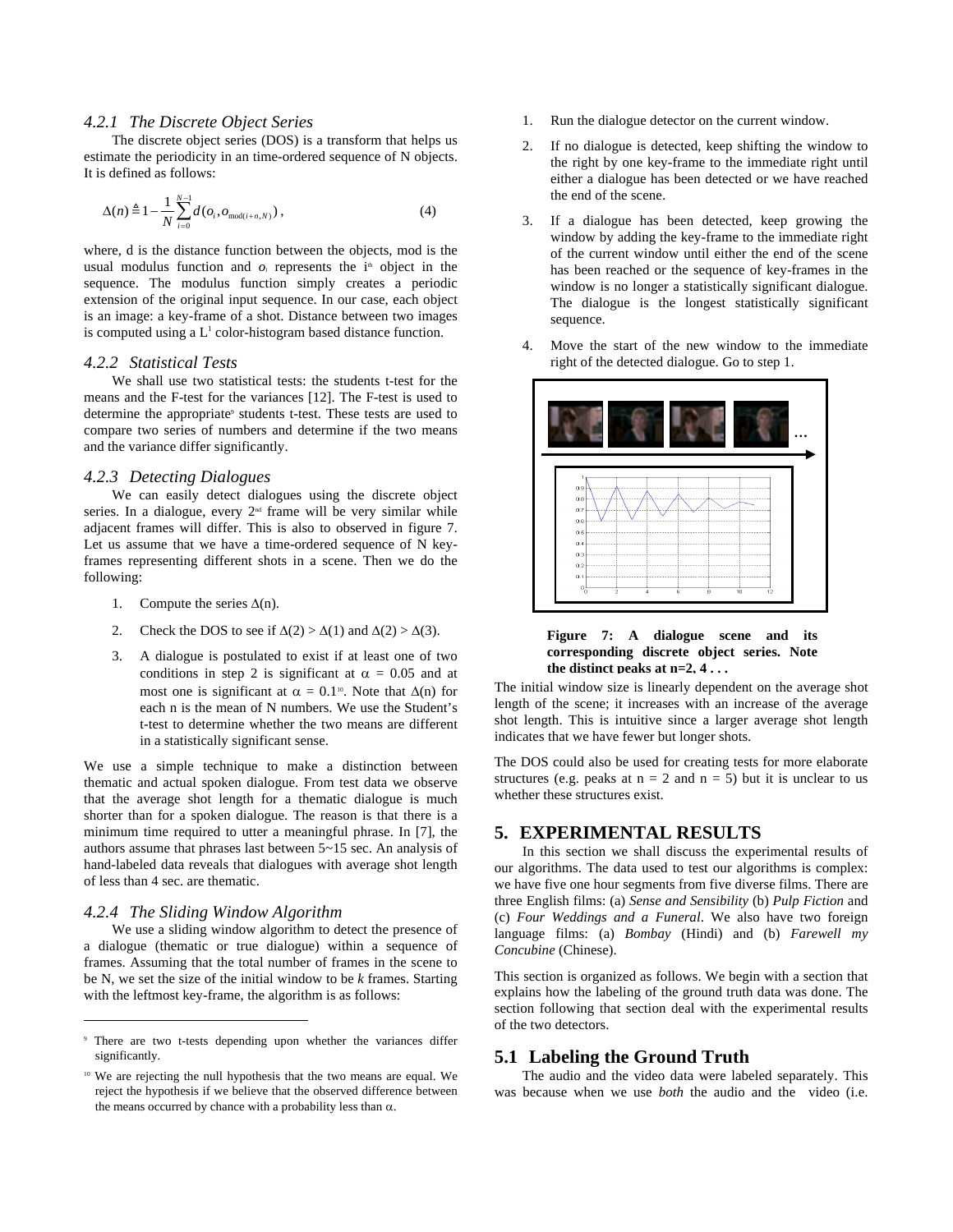normal viewing of the film) we tend to label scene boundaries based on the semantics of the scene.

The video scene changes were labeled as follows. While watching the video if at any time there was a distinct change in lighting or color, this was labeled as a video scene change. This usually meant a change in location, but walking from a lit room to a dark one was also labeled as a scene change. Scene boundaries for Mtype scenes (transient, montage) were very troublesome and difficult to locate.

**Table 2: The ground truth data derived from labeling the audio and video data of each film separately. Columns two and three show the number of audio and video scene changes. The last column shows the number of audio/video scene change locations that align.** 

| <b>Film</b>                    | <b>Audio</b> | <b>Video</b> | <b>Synchronized A/V</b><br><b>Changes</b> |
|--------------------------------|--------------|--------------|-------------------------------------------|
| Bombay                         | 77           | 46           | 33                                        |
| Farewell my<br>Concubine       | 91           | 58           | 44                                        |
| Four Weddings and a<br>Funeral | 76           | 57           | 37                                        |
| Pulp Fiction                   | 45           | 39           | 31                                        |
| Sense and Sensibility          | 52           | 65           | 41                                        |

 For audio, we adopted the following policy: label a scene change if it was felt that the ambient audio properties had changed. For example, if we heard the sounds of a marketplace immediately followed a conversation, this was labeled as a scene change. Correctly labeling the audio scene boundaries is challenging since we don't see the associated video. Often, with the beginning and the end of dialogues since there is silence, it becomes very hard to place the boundary accurately<sup>11</sup>. This became particularly arduous when labeling the Chinese film. Since the labeler (the first author) had no semantic understanding of the film, it became hard to determine if a conversation had ended if there was a pause after the last sentence or if the speakers had changed (if one dialogue sequence followed the other).

There are a few interesting observations that one can make from the data in Table 2. The audio and video scene changes in a film, are not random events; i.e. there is a high degree of synergy between the two thus lending support to our computable scene model. In fact, for the first four films the a/v scene changes (last column) are highly correlated with the video scene changes (65%~80%) while for the last film, there is an 80% correlation with the audio scene change locations.

## **5.2 Scene Change Detector Results**

1

There are three parameters of interest in each scene change algorithm (i.e. audio and video). They are: (a) memory  $(T_m)$  (b) attention-span  $(T_{\text{ss}})$  (c) ambiguity-window size. For both audio and video scene change algorithms, the attention-span and the

memory parameters follow intuition: results improve with a large attention-span and a large memory. For both scene change algorithms, large windows have the property of smoothing the audio decision function and the video coherence function. Larger windows decrease the number of false alarms but also increase the number of misses.

| <b>Film</b>                    | H  | M  | <b>FA</b>      | <b>Recall</b> | <b>Precision</b> |
|--------------------------------|----|----|----------------|---------------|------------------|
| Bombay                         | 24 | 3  | 9              | 0.88          | 0.72             |
| Farewell my<br>Concubine       | 28 | 9  | 10             | 0.75          | 0.73             |
| Four Weddings and a<br>Funeral | 17 | 11 | $\overline{4}$ | 0.60          | 0.80             |
| Pulp Fiction                   | 19 | 9  | 11             | 0.67          | 0.63             |
| Sense and Sensibility          | 27 | 7  | 7              | 0.79          | 0.79             |

**Table 3: The table shows c-scene change detector results for the five films. We only deal with adjacent N-type scenes. The columns are: Hits, Misses, False Alarms, Recall and Precision.** 

The audio and video ambiguity parameters<sup>12</sup> are used in the location of local minima in both scene change algorithms. The same parameters are used as time-constraints when aligning the two scene boundaries. The memory buffer parameters for the entire data set was fixed as follows: audio:  $T_m=31$ sec.  $T_s=16$ sec., video:  $T_m=16$ sec.,  $T_s=8$  sec.

We now present results for the five films in Table 3. These results are for two adjacent N-type transitions only since our algorithms cannot handle N-type  $\rightarrow$  M-type or M-type  $\rightarrow$  M-type transitions. Note that: recall = hits/(hits + misses) while precision = hits/(hits + false alarms).

 The results show that our detector works well, achieving a best result of recall of 0.88 and precision of 0.72 for the film *Bombay*. There are two types of errors that decrease our algorithm performance: uncertainty in the location of the audio labels due to human uncertainty and (b) misses in the video shot boundary detection algorithm. Shot misses cause the shot preceding the missed shot to be deemed longer than its actual length. This affects our coherence formulation as it takes into account the length of shots in the buffer. This, in turn causes video-scene change detection to place the minima at the wrong location.

Prior work done in video scene segmentation used visual features alone [19], [8]. There, the authors focus on detecting scene boundaries for sitcoms (and other TV shows) and do not consider films. However, since we expect the c-scenes in sitcoms to be mostly long, coherent, N-type scenes, we expect our combined audio visual detector to perform very well.

 $\overline{a}$ 

<sup>&</sup>lt;sup>11</sup> The accuracy in labeling that we refer to is with a comparison to the where the label would have been had we labeled the film with both audio and the video.

<sup>&</sup>lt;sup>12</sup> This is half the size of the windows used for location of the audio and video minima ( $w_a$  and  $w_v$  sec. respectively).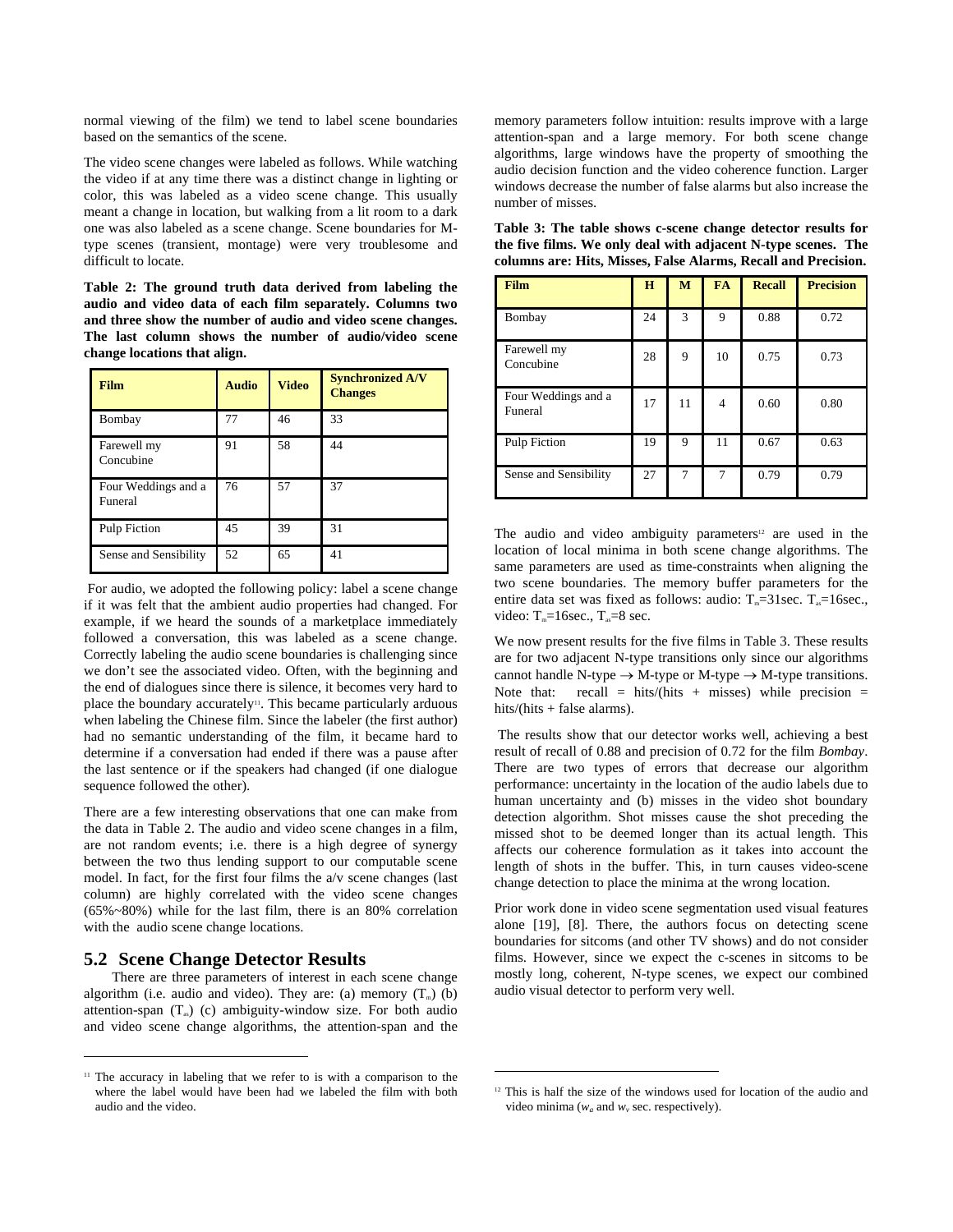### **5.3 Structure Detection Results**

 The statistical tests that are central to the dialogue detection algorithm make it almost parameter free. These test are used at the standard levels of significance ( $\alpha = 0.05$ ). We do need to set two parameters: The initial sliding window size  $T_w$  (8 frames) and the threshold for the thematic dialogue test (4 sec.).

The results of the dialog detector show that its performs very well. The best result is precision: 1.00 and recall of 0.91 for the film *Sense and Sensibility.* The misses are primarily due to misses by the shot-detection algorithm. Missed key-frames will cause a periodic sequence to appear unordered. The thematic/true dialog detector's performance is mixed: with a best detection result (precision) of 0.84 for the Indian film *Bombay* and a worst result of 0.50 for *Pulp Fiction*. Thematic dialogues seem to vary significantly with the film genre and the director style; hence a simple time threshold does not seem to suffice.

 **Table 4:The table shows the dialogue detector results for the five films. The columns are: Hits, Misses, False Alarms, Recall and Precision.** 

| <b>Film</b>                    | H  | M              | <b>FA</b> | <b>Recall</b> | <b>Precision</b> |
|--------------------------------|----|----------------|-----------|---------------|------------------|
| Bombay                         | 10 | $\overline{2}$ | $\theta$  | 0.83          | 1.00             |
| Farewell my Concubine          | 10 | $\overline{2}$ | 1         | 0.83          | 0.90             |
| Four Weddings and a<br>Funeral | 16 | $\overline{4}$ | 1         | 0.80          | 0.94             |
| Pulp Fiction                   | 11 | $\overline{c}$ | 2         | 0.84          | 0.84             |
| Sense and Sensibility          | 28 | 3              | $\theta$  | 0.91          | 1.00             |

## **6. DISCUSSING MODEL BREAKDOWNS**

In this section we shall discuss three situations that arise in different film-making situations. In each instance, the line-ofinterest rule is adhered to and yet our computational scene model breaks down.

- 1. **Change of scale:** Rapid changes of scale cannot be accounted for in simple model as they show up as change in the chrominance of the shot. For example, the director might show two characters talking in a medium-shot<sup>13</sup>. Then he cuts to a close up. This causes a change in the dominant color of the shots.
- 2. **Widely differing backgrounds:** This results from the two opposing cameras having no overlap in their fieldof-view causing an apparent change in the background. This can happen for example when the film shows one character inside the house, talking through a widow to another character who is standing outside.
- 3. **Background changes with time:** The background can change with time. This can happen for example if the film shows several characters talking in a party (or in a crowd) . Then the stream of people who are moving

<u>.</u>

behind the characters of interest can cause the dominant chrominance/lighting of the shot to change.

These situations cause errors in the video scene segmentation algorithm; either resulting in misses or an incorrect placement of the scene boundary. We have similar problems when M-type scenes abut N-type scenes. Clearly, our computational model makes simplifying assumptions on the possible scenarios when film-makers adhere to the line-of-interest rule.

One possible strategy to deal with these situations is to compute the self-coherence14 of the shot-lets in the attention span and the self-coherence of the shot-lets in the rest of the buffer. If either self-coherence is low, then we would decide to put an "uncertain" label there and continue ahead. Then, we would group all shotlets between two "uncertain" labels using the audio-segmentation results.

# **7. CONCLUSIONS**

In this paper we have presented a novel paradigm for film segmentation using audio and video data and visual structure detection within scenes. We developed the notion of computational scenes. The computational model for the c-scenes was derived from film-making rules and experimental observations on the psychology of audition. These scenes exhibit long-term consistency with regard to (a) lighting conditions (b) chromaticity of the scene (c) ambient audio. We believe that the c-scene formulation is the first step towards deciphering the semantics of a scene.

We showed how a causal, finite memory model formed the basis of our scene segmentation algorithm. In order to determine audio scene segments we first determine the correlation amongst the envelope fits for each feature extracted in the memory buffer. We then determine the correlation amongst the envelope fits. The video segmentation algorithm determines the coherence amongst the shot-lets in the memory. The coherence between shot-lets is proportional to the length of the each of the two shot-let as well as incorporates the time difference between the two shot-lets. A local minima criterion determines the scene change points and a nearest neighbor algorithm aligns the scenes.

We introduced the formulation of the discrete object series to determine the periodic structure within a scene. We showed how one can design statistical tests using the Student's t-test to detect the presence of dialogues.

The scene segmentation algorithms were tested on a difficult test data set: five hours from commercial films. They work well, giving a best scene detection result of 88% recall and 72% precision. The structure detection algorithm was tested on the same data set giving excellent results: 91% recall and 100% precision. We believe that the results are very good when we keep the following considerations in mind: (a) the data set is complex (b) the audio ground truth labeling was difficult and introduced errors (c) the shot cut detection algorithm had misses that introduced additional error.

There are some clear improvements possible to this work. (a) The computational model for the c-scene is limited, and needs to

l

<sup>&</sup>lt;sup>13</sup> The size (long/medium/close-up/extreme close-up) refers to the size of the objects in the scene relative to the size of the image.

<sup>&</sup>lt;sup>14</sup> Self-coherence is of a c-scene is determined by computing the coherence of the scene with itself.